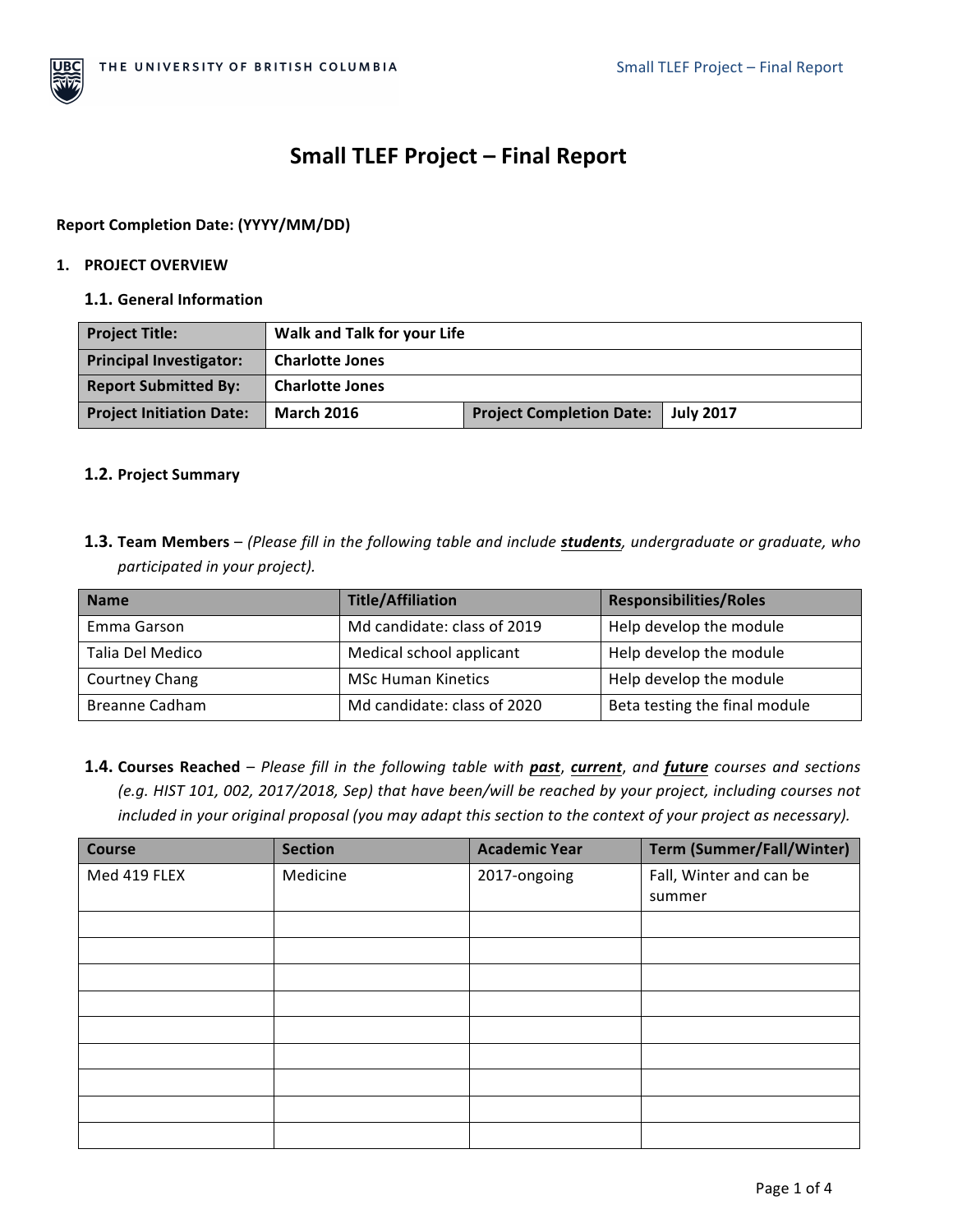

#### **2. OUTPUTS AND/OR PRODUCTS**

**2.1.** Please list project outputs and/or products (e.g. resources, infrastructure, new courses/programs). Indicate *the current location of such products and provide a URL if applicable.* 

| Product(s)/Achievement(s):                           | Location:                                        |
|------------------------------------------------------|--------------------------------------------------|
| Walk and Talk for Life online implementation toolkit | Medical: accessible to students and key involved |
|                                                      | community stakeholders                           |
|                                                      |                                                  |
|                                                      |                                                  |
|                                                      |                                                  |

**2.2. Item(s) Not Met** – *Please list intended project outputs and/or products that were not attained and the reason(s)* for this.

| Item(s) Not Met: | <b>Reason:</b> |
|------------------|----------------|
|                  |                |
|                  |                |

#### **3. PROJECT IMPACT**

**3.1.** What were you hoping to change or where were you hoping to see an impact with this project? – *Please list the intended benefits of the project for students, TAs, instructors and/or community members.* 

THE INVOLVED STUDENTS EXPERIENCED THE FOLLOWING BENEFITS AS OUTLINED IN THE ORIGINAL GRANT:

## Direct: Involvement in developing the online WTL course:

- Playing leadership role in developing new/innovative educational tools and a novel and ongoing interdisciplinary student research and education course:
- Early exposure and to the power of IP team learning and work (this benefit should occur for the short and sustained benefits)
- Better understand IP, participatory collaborative teamwork
- Interaction between students from different years within disciplines. (e.g. first and second year medical students may take the course at the same time during the Jan-April semester).
- Working along with MedIT and learning Website development

## Short-term: Involvement in developing the online WTL course:

- Provision of an innovative and fulfilling FLEX, CSL or experiential activity for credit
- Student objectives-driven blended learning (face to face, online, independent, experiential) that encompasses varied community service learning and research options.
- Supports a faculty and students (multiple disciplines) with an enhanced network of connections on campus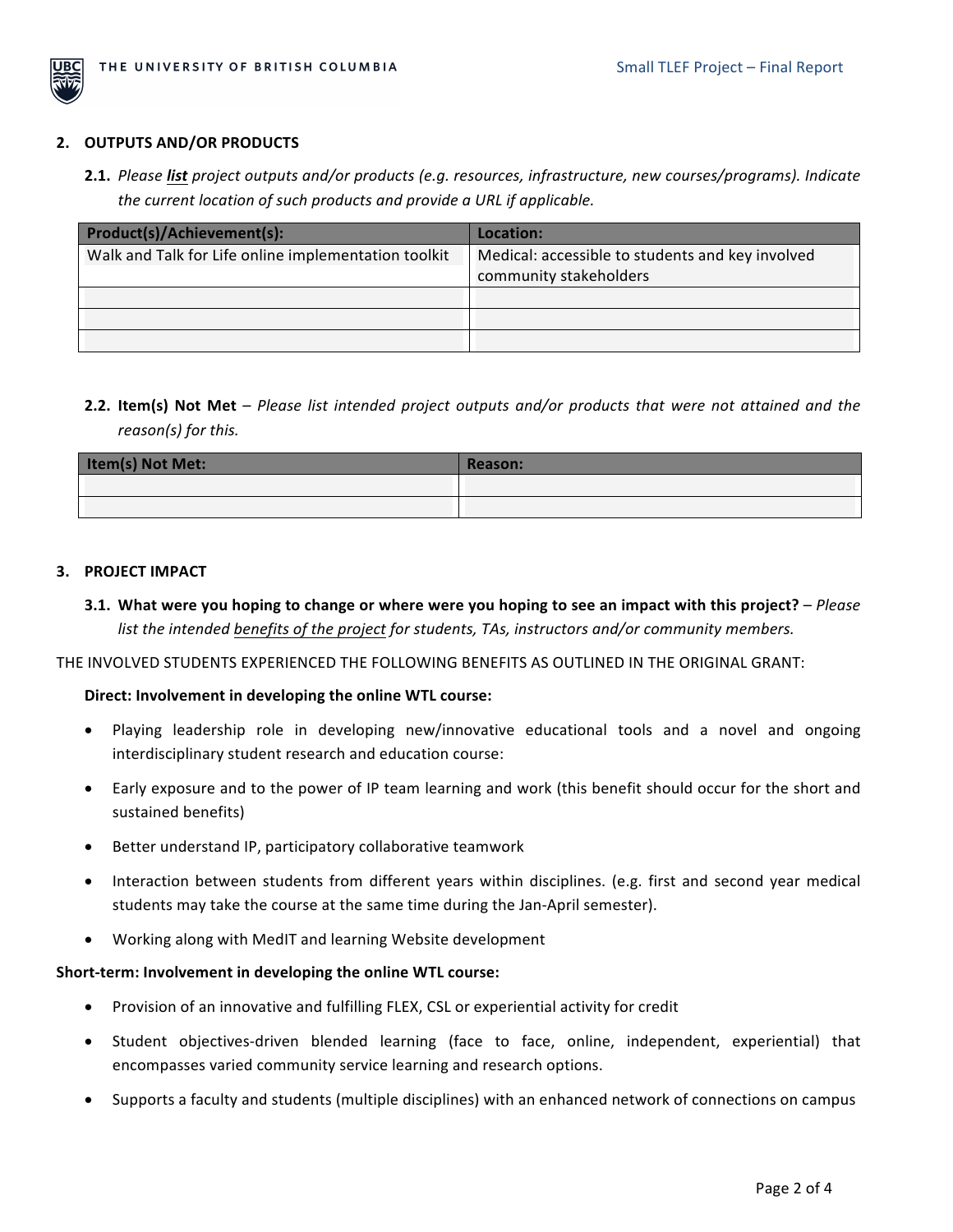

THE STUDENT (B.C.) WHO HELPED FIRST TEST THE WEBSITE AND ONLINE MODULE BY IMPLEMENTING THE FIRST WALK AND TALK PROGRAM AT THE UNITED CHURCH IN KELOWNA, AND THE 3 SECOND YEAR MEDICAL **STUDENTS (B.S., G.R., P.G.) AND THE SECOND-YEAR MEDICAL RESIDENT (J.C.) WHO ARE CURRENTLY IMPLMENTING A WALK AND TALK PROGRAM IN VANCOUVER ARE EXPERIENCING THE FOLLOWING BENEFITS.** 

#### Sustained: for those students taking the course:

Fulfills the 3 UBC objectives for FLEX learning: improved learning, increased access and greater operating efficacy (especially after scale up), is accessible and scalable (4 UBC and other university and community sites). Firmly based within the FOM who sees value in integration into the new curriculum as it adds to and supplements the standard curriculum and provides a valuable opportunity for FLEX learning for students that:

- Provides early and sustained exposure to IP teaching and learning
- Provision of an accessible blended learning option that fulfills student learning style and objectives.
- Intergenerational learning: lifelong and potentially life changing learning
- Previous WTL Students have published and presented evidence to suggest that participating in WTL effectively promoted the development of the mandatory exit competencies and applied skills of medical expert, scholar, advocate, communicator, leader, collaborator and teacher.
- Experiential exposure and opportunities to the development of faculty and student peer-to-peer learning, integration of clinical knowledge, ethics expertise, stimulation of reflection and reasoning
- Hands on experience working in the community, inspiring students to continue community work in the future
- Supports a faculty and students (multiple disciplines) with an enhanced network of connections on campus and in the community.
- **3.2.** Were these changes/impacts achieved? How do you know they occurred? *To what extent were intended benefits achieved* or *not achieved?* What evaluation strategies were used? How was data *collected and analyzed? You are encouraged to include copies of data collection tools (e.g. surveys and interview protocols)* as well as graphical representations of data and/or scenarios or quotes to represent *and illustrate key themes.*

## **Intended benefits achieved included:**

AS ABOVE, THE BENEFITS ARE BEING REALIZED AS INDICATED. I AM IN CONTACT EVERY WEEK WITH THE VANCOUVER TEAM AND VISITED ONSITE NUMEROUS TIMES AND WAS IN WEEKLY CONTACT WITH THE **KELOWNA UNITED CHURCH STUDENT AND TEAM.** 

**3.3. Dissemination** – *Please provide a list of past and upcoming scholarly activities (e.g. publications, presentations, invited talks, etc.) in which you or anyone from your team have shared information regarding this project.*